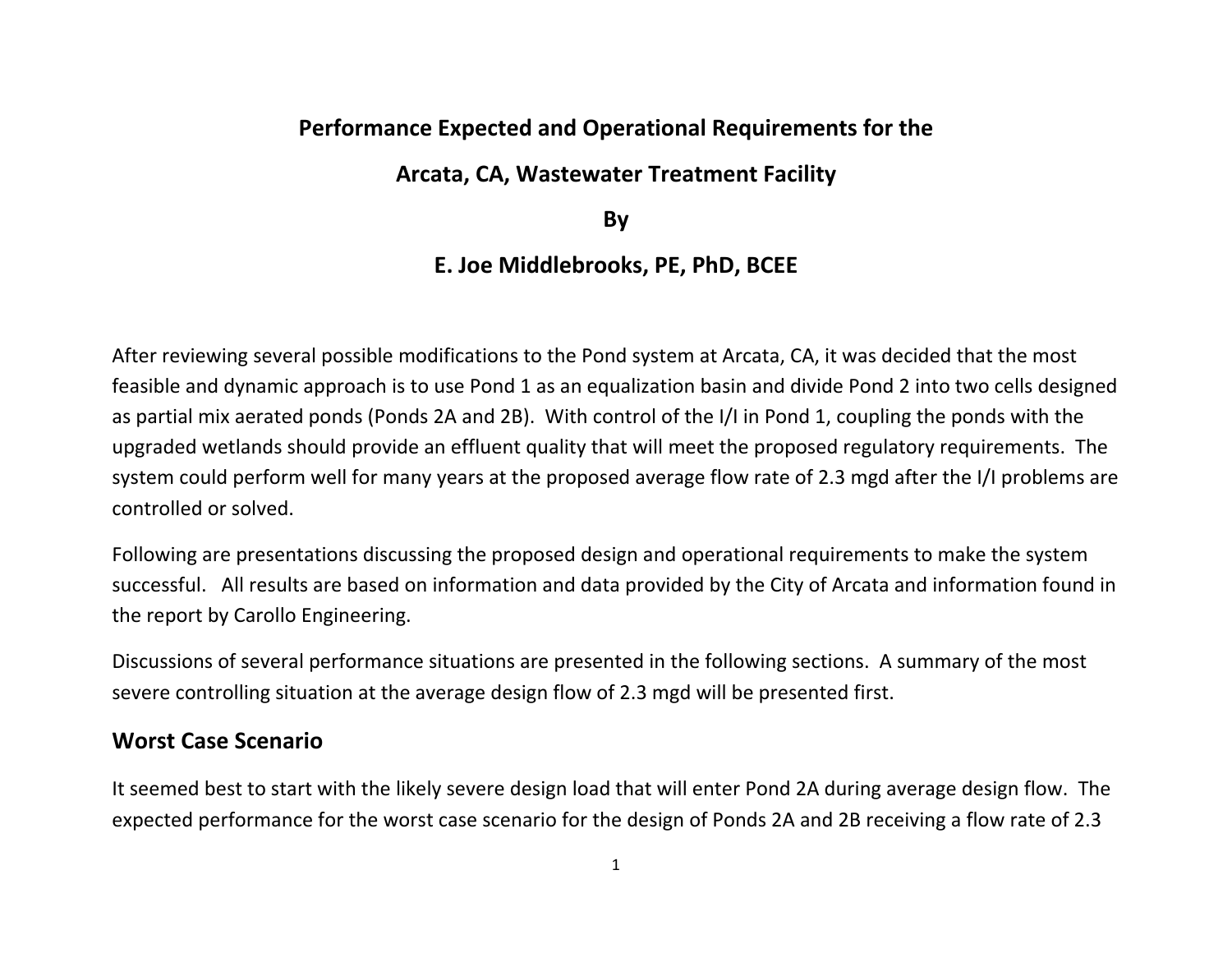mgd is shown in Table 1. It is assumed that Pond 1 will serve as an equalization pond, and that the equalization pond will not remove any BOD or ammonia-N, transferring the entire load from the clarifier to Pond 2A.

The greatest stress on Ponds 2A and 2B will occur when the water temperature is 6 degrees Celsius and microorganism growth rate is at its lowest. BOD removal in Pond 2A and Pond 2B should average approximately 70 and 27 mg/l, respectively. Ammonia-N conversion to  $NO<sub>3</sub>-N$  likely will be minimal in Pond 2A, but it is expected that the effluent from Pond 2B will contain between 4 and 6 mg/L at the 2.3 mgd flow rate and an influent ammonia-N concentration of 55.2 mg/L. Theoretical calculations and experience with aerated ponds indicate that this level of ammonia conversion is feasible at 6 degrees Celsius (Gearheart, 2016).

Maximum power requirements as shown in Table 1 will be controlling in both cells during the warm months because of the lower solubility of oxygen at higher temperatures. The power requirements shown in Table 1 are produced by a design program that determines the controlling oxygen demand (Middlebrooks, 2005). The requirements during the cold months will be less because of the increase in solubility of oxygen and the reduced BOD and ammonia-N removed. Automated equipment should be installed to reduce the operating time for aerators used during the cold months and when power requirements might be lower after dilution of the influent during the rainy season.

During the summer and fall seasons when the flow rate is approximately 1.6 mgd, the aeration power requirements will be much less; therefore, it is essential that the aeration system be designed for control of each aerator. This will not only reduce the power consumption, but also provide better control of system performance. As pointed out above for Pond 1, the operators must be fully committed to good operation, be well informed and receive good training. There is no substitute for good operators.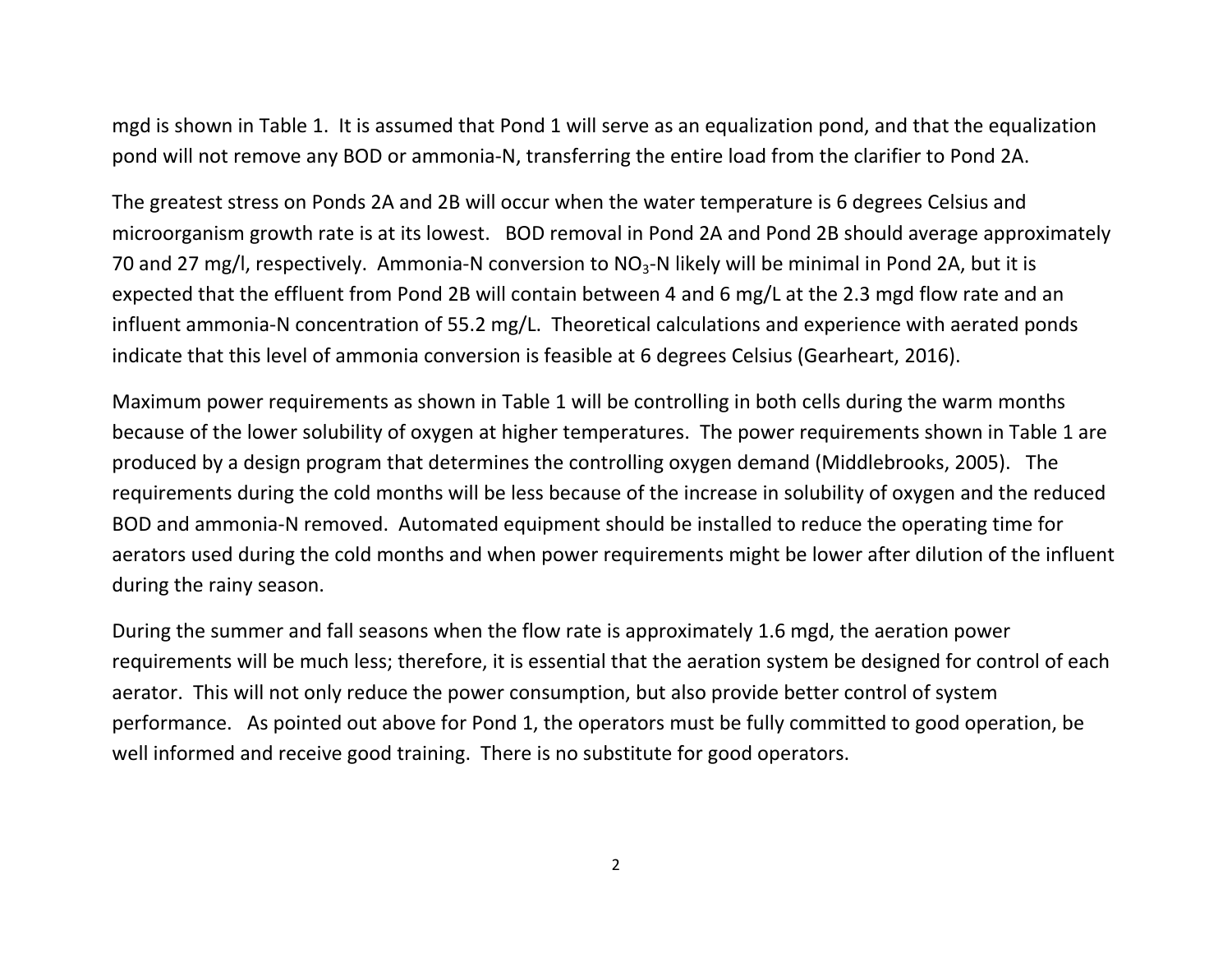As pointed out in Table 1, the power requirements are estimates that require refinement by equipment manufacturers; however the kg  $O_2/hr$  requirements must be provided by the equipment suppliers. The kg  $O_2/hr$ requirement is based on the environmental and microorganism requirements.

Based upon experience, it is best to install larger numbers of smaller aerators rather than fewer larger aerators. This approach provides better mixing, and when one or more are out of service, the power level is less affected.

## **Alkalinity Requirement**

Because of the low concentration of alkalinity (approximately 60 mg/L) in the wastewater, to ensure good conversion of the ammonia-N to nitrate-N it will be necessary to add alkalinity to Ponds 2A or 2B. The calculation of the alkalinity needed is shown in Table 2. The adjustment to pH normally observed in facultative or lightly aerated ponds due to growth of algae will be much less prevalent than in facultative ponds and in partial-mix aerated ponds; therefore, there will be a need to supplement the limited supply of alkalinity in the wastewater. There will be a reduced concentration of algae in the aerated ponds that might help buffer the wastewater, but it is necessary to maintain the pH at 7 to maximize ammonia-N conversion.

During the summer and fall when the flow rate averages approximately 1.6 mgd, the needed alkalinity will be less, and the dosage will vary with the influent ammonia-N concentration and the influent flow rate. The influent alkalinity will vary significantly with the seasons; therefore, careful monitoring of the influent alkalinity will be needed to control costs for chemicals.

With an influent alkalinity of 60 to 100 mg/L there would be enough to convert approximately 8 to 14 mg NH<sub>4</sub>/L to NO<sub>3</sub>-N, respectively. Using all of the alkalinity would reduce the pH value below 7, the optimum for conversion.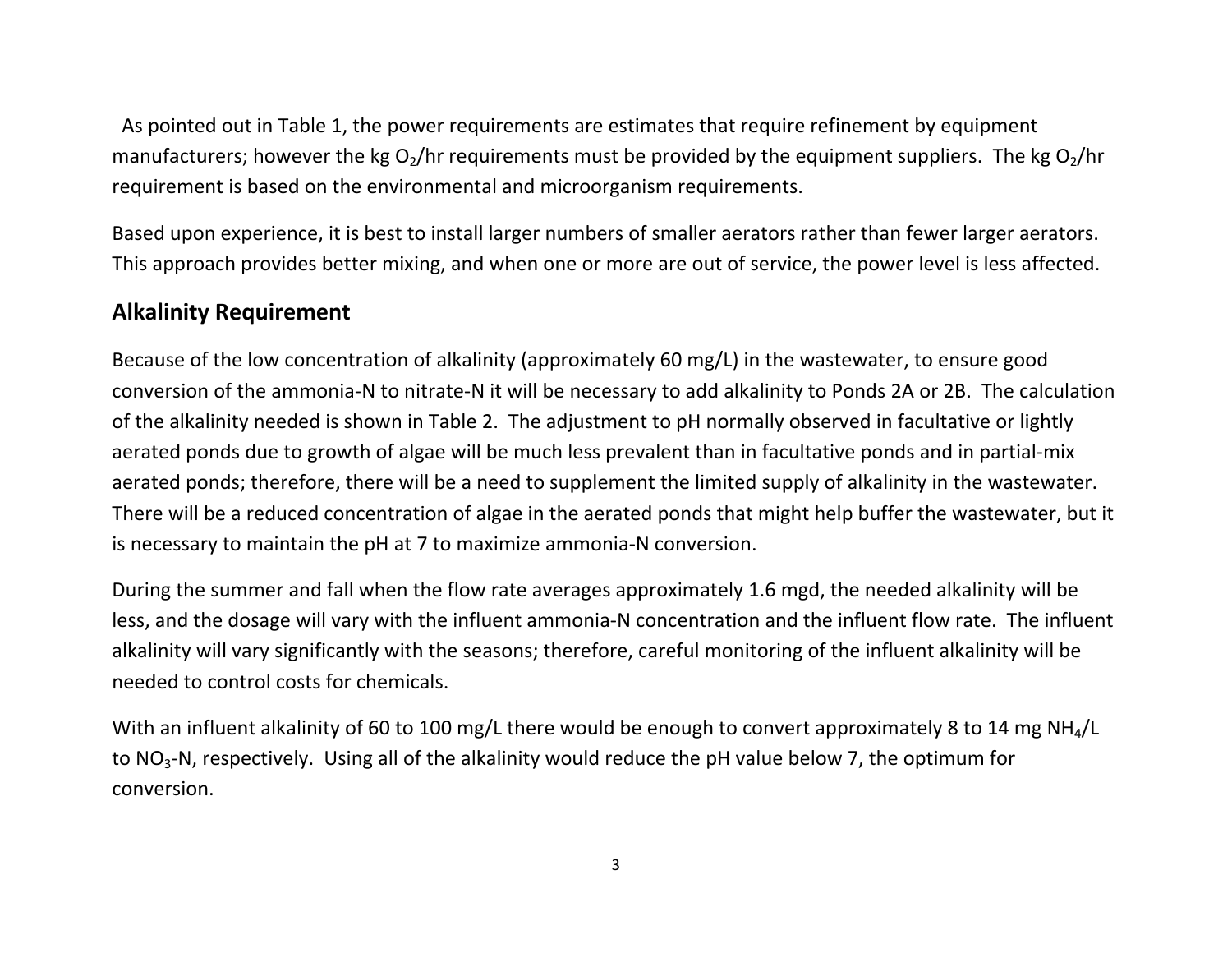Alkalinity also will be required with a carousel activated sludge process. If this was mentioned in the Corolla report I overlooked it.

## **Influence of I/I**

As the flow increases during the rainy season, the performance in Ponds 2A and 2B will be significantly influenced by the control of the water transferred from Pond 1. Assuming good control of discharges from Pond 1, the pond system could produce a good quality effluent; however, the impact of solids washout into Pond 2A could be problematic with the first large surge of influent. Without diligent control of transfer of wastewater from Pond 1, the most dramatic effect on Ponds 2A and 2B will occur when a large rainfall occurs and washes the solids from Pond 1 into Pond 2A. Solids in Pond 1 are not similar or biologically active as those in Pond 2A and would dilute the active mass of organisms in Pond 2A. By controlling discharge from Pond 1 as diligently as possible, the system should function reasonably well throughout the year. It is imperative that washout of the active mass of solids be controlled constantly. It is essential that the operating staff be trained and educated about the urgency of flow control, and then monitor the system constantly.

With dilution of large inflow, the effects should not overwhelm the system provided the suspended solids in the pond ae not reduced to the point of biological inactivity. Also, the dramatic effect on the hydraulic retention time would significantly affect the efficiency of the system. Control of the depth of water in Pond 1 is critical if Ponds 2A and 2B are to function adequately during the rainy season. An automated depth control device is essential.

#### **Storage Available**

Normal operation of equalization ponds recommends that the depth of the pond not be drawn down below two feet to prevent odors. Following this advice, at a pond depth of 5.5 feet the volume in Pond 1 is approximately 45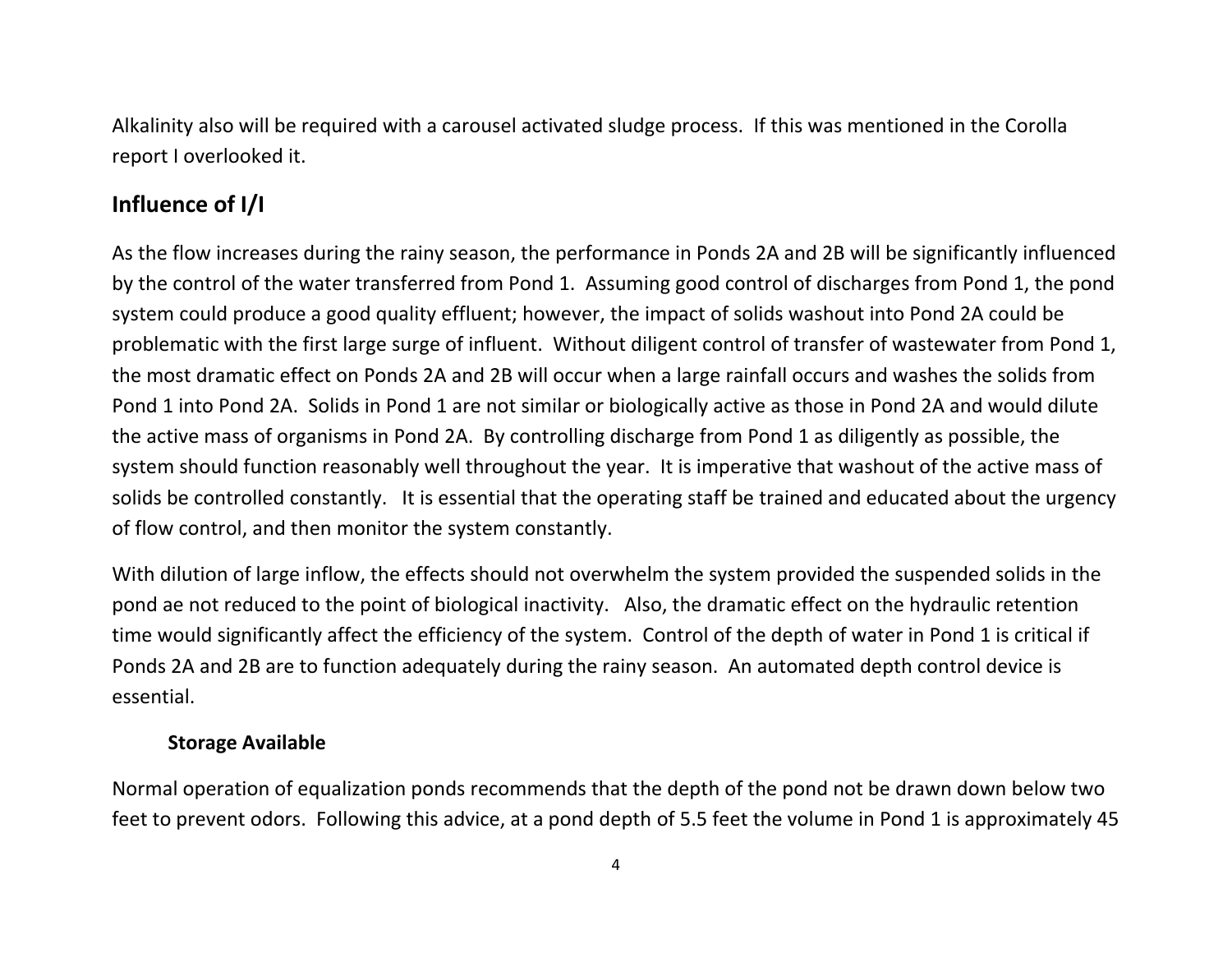MG, and at a depth of 2 feet the volume is approximately 16 MG. This leaves 29 MG for storage, which provides adequate room to control the discharge from Pond 1 if careful monitoring is exercised. Because the high rainfall occurs during the cool months, it is likely that odor control should not be a problem. Although redundant, it cannot be over emphasized that careful control of Pond 1 will determine how well Ponds 1, 2A and 2B perform; therefore, as stated above, automatic level control is highly recommended.

### **Impact of High Flow Rates**

### **Flow Rate = 4.3 mgd**

Assuming that the influent flow rate to Pond 2A is increased to 4.6 mgd and the BOD reduced by 50 percent, the effluent BOD would be less than that observed for the worst case scenario as shown in Table3. If the ammonia-N entering Pond 2B were also reduced to half of the influent to Pond 2A, the performance should also be equal to the worst case or less. These assumptions require a serious caveat: The accuracy of these projected effluent concentrations is dependent on to what degree the suspended solids in Ponds 2A and 2B are washed out. Doubling the flow to 4.6 with the diluted wastewater by very careful introduction of wastewater from Pond 1 that did not reduce the suspended solids concentration in the aerated pond, by more than 5 to 10 %, the performance predicted in Table 3 would likely produce an effluent quality similar to that shown. However, with aerated pond suspended solids reductions beyond the 5 to 10 %, the reduction in efficiency likely will be directly proportional to the percentage that the solids are diluted in Ponds 2A and 2B. As mentioned below, the success of the proposed system is directly related to the degree of success with controlling the discharge from Pond 1.

#### **Flow Rate = 5.9 mgd**

Assuming an influent flow rate of 5.9 mgd and dilution of the pond influent BOD and ammonia-N by a ratio of 2.565 (5.9 MGD/2.3 MGD), the design concentrations for BOD and ammonia are 71 and 21.5 mg/L, respectively.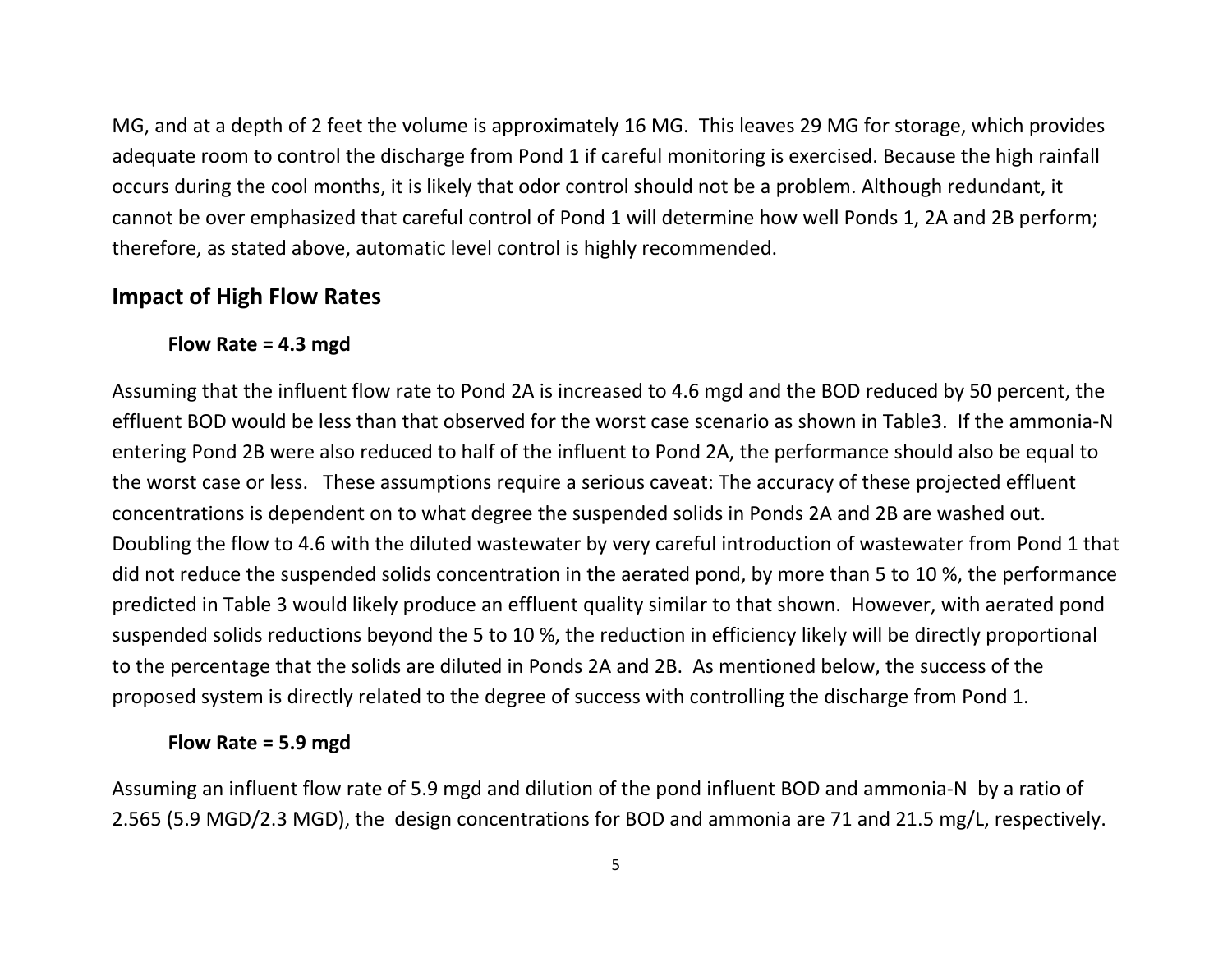The results of this analysis are shown in Table 4. All of the concerns apply here that were expressed in the caveat in the 4.3 mgd section. Also, there are concerns about the significant increase in flow rate that would wash out an excess quantity of suspended solids in Pond 2A unless there is careful control of discharge from Pond 1.

## **Projected Performance**

Diligently implementing the above suggestions, the total system could produce effluent concentrations as follows: BOD < 30 mg/L, TSS 30 to 40 mg/L, ammonia-N 4 to 6 mg/L, and a pH value 7.0. The system could provide an effluent that will meet the regulatory requirements for the 20% growth projected for Arcata.

## **Recommendations and Comments**

- **1. Use Pond 1 as an equalization basin and divide Pond 2 into two cells of equal volume and designed as partial mix aerated ponds as described in this report (Ponds 2A and 2B).**
- **2. Practice diligent control and use the recommendations for the pond system, and the system coupled with the upgraded wetlands could satisfy the anticipated effluent standards for many years.**
- **3. Correct the I/I problem and the entire treatment system will function well without the careful control of Pond 1, and will provide treatment for the projected 20% growth to an average flow rate of 2.3 mgd for many years.**
- **4. Install control equipment that will provide flexibility in control of depth in Pond 1. This is essential to ensure good performance in Ponds 2A and 2B.**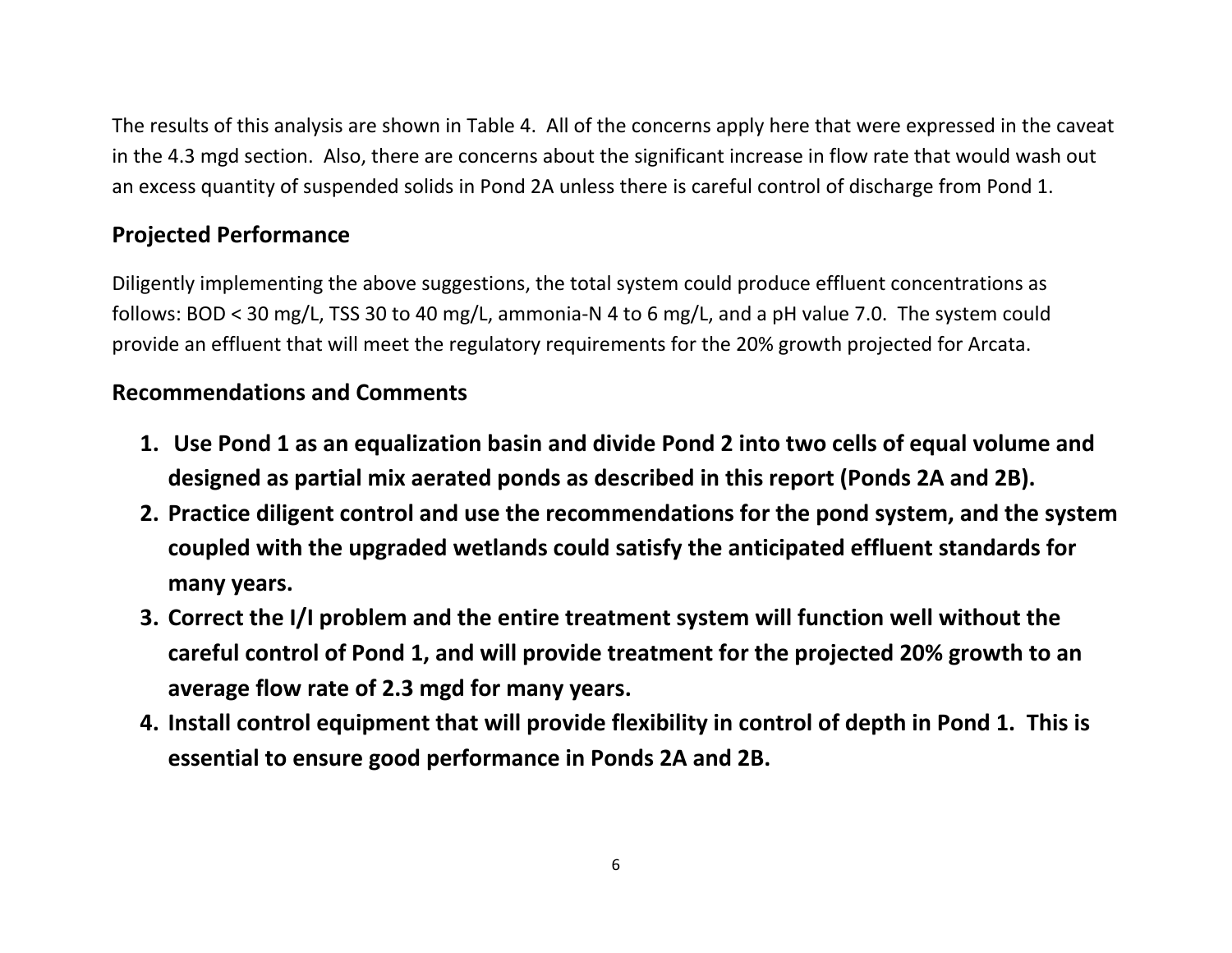- **5. Install aeration equipment with controls that will provide flexibility in operation during all seasons of the year.**
- **6. Install chemical feed equipment to add alkalinity to Pond 2A with controls that will provide flexibility in operation during all seasons.**
- **7. Maintain a minimum pH value of 7.0 in Ponds 2A and 2B.**
- **8. Provide excellent training for the operators. Careful operation is required for peak performance from the pond system and other components of the system.**

### **References**

Gearheart, Robert and Swanson, Chuck. 2016. Facultative Oxidation Pond Aeration,

Project Description, EIT, AMRI, January 15, 2016.

Middlebrooks, E. Joe. 2005. Program for Partial-Mix Aerated Wastewater Stabilization Pond Design, With Known Temperature and Hydraulic Detention Time.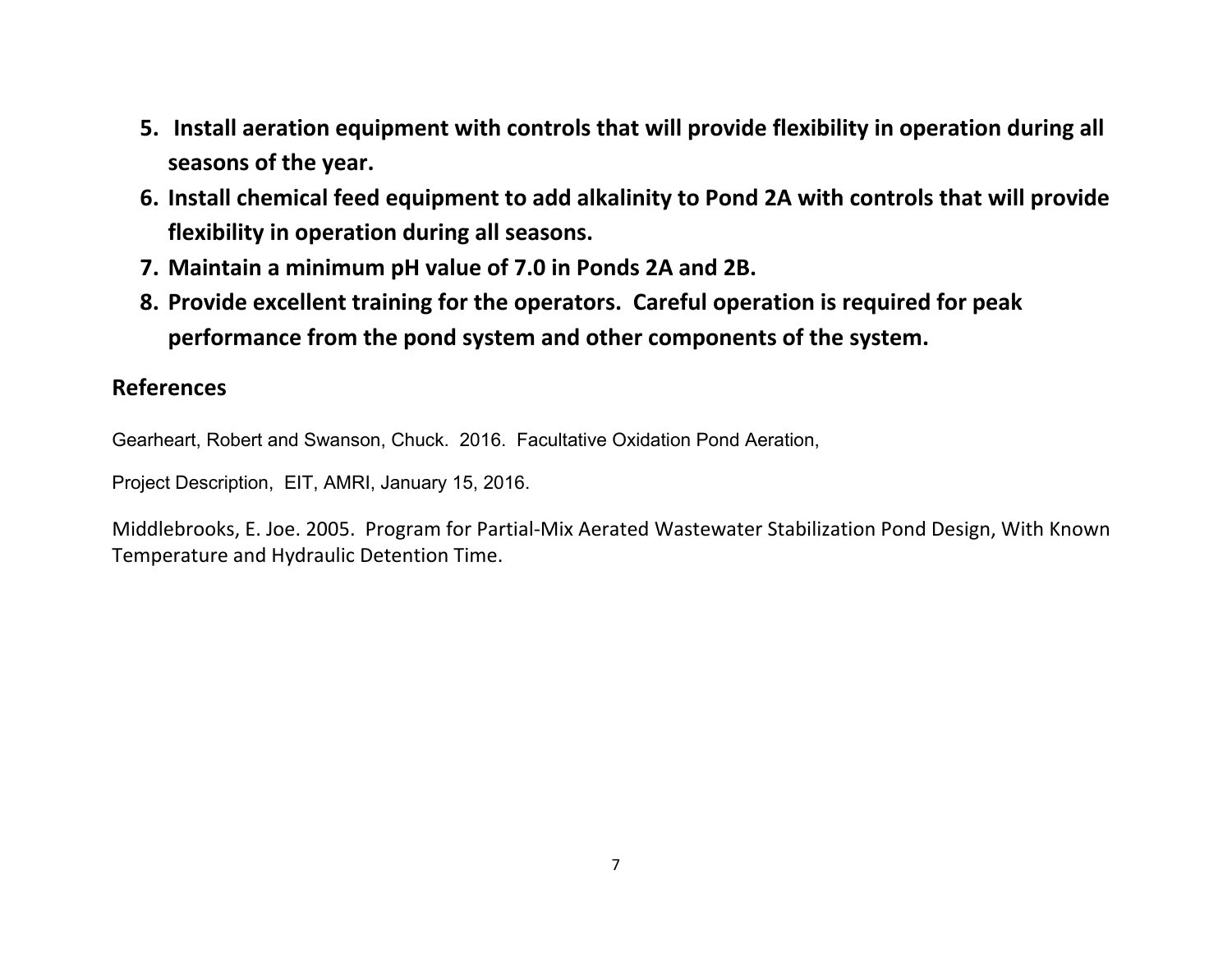# **Table 1. Expected treatment in Pond 2A and 2B at design flow rate of 2.3 mgd at various water temperatures when Pond 2 is divided into two equal cells.**

**Assuming Pond 1 Does Not Remove any BOD or NH3-N. (Worst Case Scenario). Design based on average design flow rate of 2.3 mgd , and assuming 30% BOD removal in primary tank influent of 260 mg/L.** 

| <b>Water Temperature</b> | <b>Pond 2A Effluent BOD</b>   | Pond 2A Dissolved Oxygen                         | kW Required In Pond 2A |  |
|--------------------------|-------------------------------|--------------------------------------------------|------------------------|--|
| <b>Degrees Celsius</b>   | Flow Rate = $2.3$ mgd         | <b>Requirement for BOD Without</b>               | for BOD at 2.3 mgd     |  |
|                          | Inf. BOD = $182 \text{ mg/L}$ | Correction for Equipment Efficiency <sup>a</sup> |                        |  |
|                          | mg/L                          | kgO <sub>2</sub> /hr <sup>b</sup>                | kW <sup>b</sup>        |  |
| 6                        | 69.38                         | 153.56                                           | 80.82                  |  |
| 10                       | 63.41                         | 156.95                                           | 82.61                  |  |
| 15                       | 56.32                         | 160.06                                           | 84.24                  |  |
| 20                       | 49.68                         | 161.98                                           | 85.25                  |  |
| 25                       | 43.56                         | 162.92                                           | 85.75                  |  |
| 30                       | 37.97                         | 163.12                                           | 85.85                  |  |
| 35                       | 32.93                         | 162.74                                           | 85.65                  |  |

<sup>a</sup>Excludes correction for equipment efficiencies, but Includes environmental corrections and  **multiplying factor of 1.5 for BOD removal.** 

**b**Controlled by Summer Temperature.

**cThese power req. are approximate values and are used for the preliminary selection of equipment. These values are used in conjunction with equipment manufacturers catalogs to select the proper equipment.**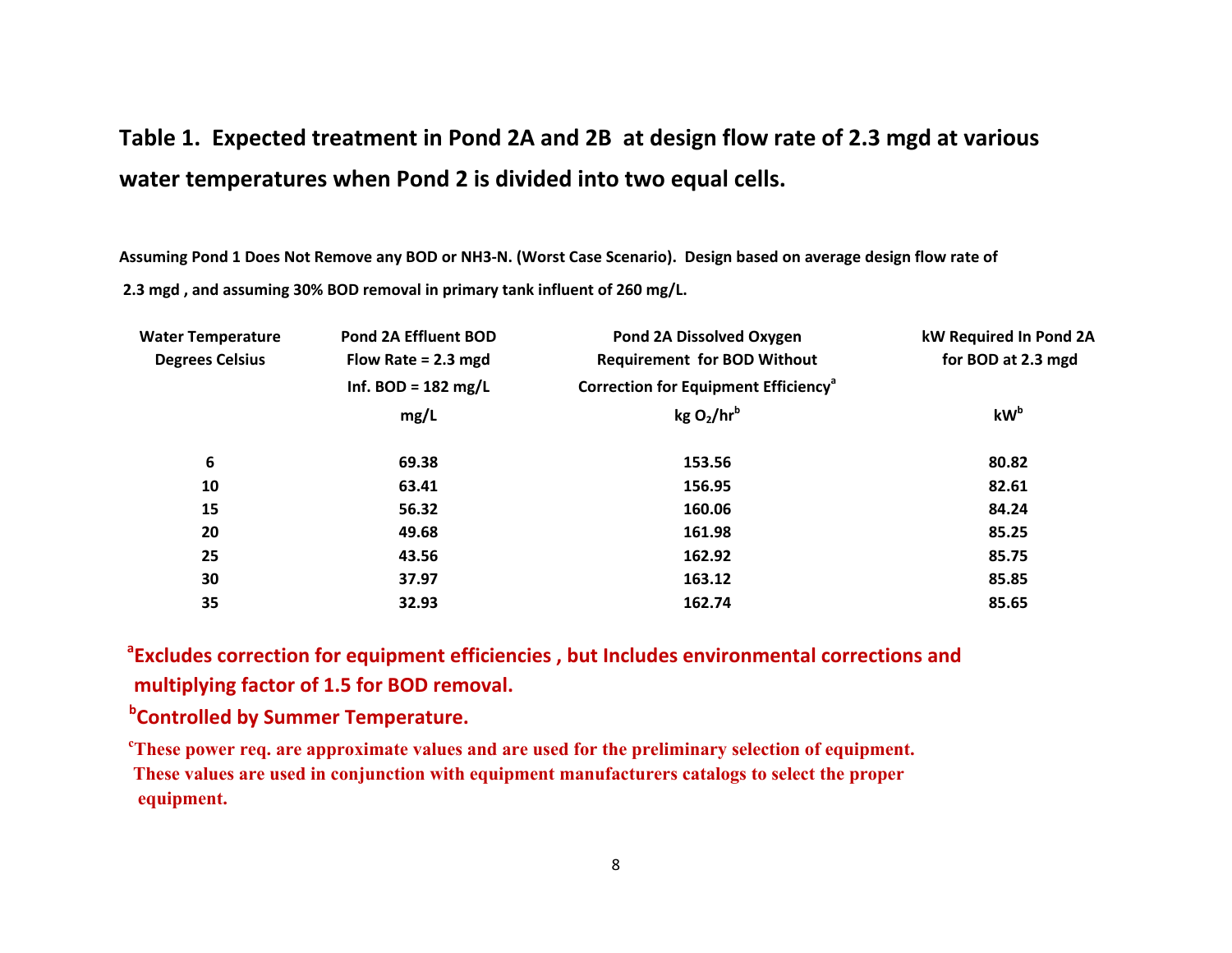# **Table 1 Cont. Expected treatment in Pond 2A and 2B at design flow rate of 2.3 mgd at various water temperatures when Pond 2 is divided into two equal cells.**

**Assuming Pond 1 Does Not Remove any BOD or NH3-N. (Worst Case Scenario). Design based on average design flow rate of 2.3 mgd , and assuming 30% BOD removal in primary tank influent of 260 mg/L.** 

| Pond 2B Effluent BOD  | <b>Pond 2B Dissolved Oxygen</b>                  | kW Required In Pond 2B | <b>Pond 2B Dissolved Oxygen</b>                        |
|-----------------------|--------------------------------------------------|------------------------|--------------------------------------------------------|
| Flow Rate = $2.3$ mgd | <b>Requirement for BOD Without</b>               | for BOD at 2.3 mgd     | <b>Requirement for NH<sub>3</sub>-N Without</b>        |
| Inf. $BOD = Col. B$   | Correction for Equipment Efficiency <sup>a</sup> |                        | <b>Correction for Equipment Efficiency<sup>a</sup></b> |
| mg/L                  | kg O <sub>2</sub> /hr <sup>b</sup>               | kW <sup>b</sup>        | kgO <sub>2</sub> /hr <sup>b</sup>                      |
| 26.45                 | 51.55                                            | 27.13                  | 132.39                                                 |
| 22.10                 | 48.03                                            | 25.28                  | 135.32                                                 |
| 17.45                 | 43.34                                            | 22.81                  | 138.00                                                 |
| 13.56                 | 38.54                                            | 20.28                  | 139.66                                                 |
| 10.42                 | 33.84                                            | 17.81                  | 140.46                                                 |
| 7.92                  | 29.39                                            | 15.47                  | 140.64                                                 |
| 5.96                  | 25.30                                            | 13.32                  | 140.31                                                 |

<sup>a</sup>Excludes correction for equipment efficiencies, but Includes environmental corrections and  **multiplying factor of 1.5 for BOD removal.** 

**b**Controlled by Summer Temperature.

**cThese power req. are approximate values and are used for the preliminary selection of equipment. These values are used in conjunction with equipment manufacturers catalogs to select the proper equipment.**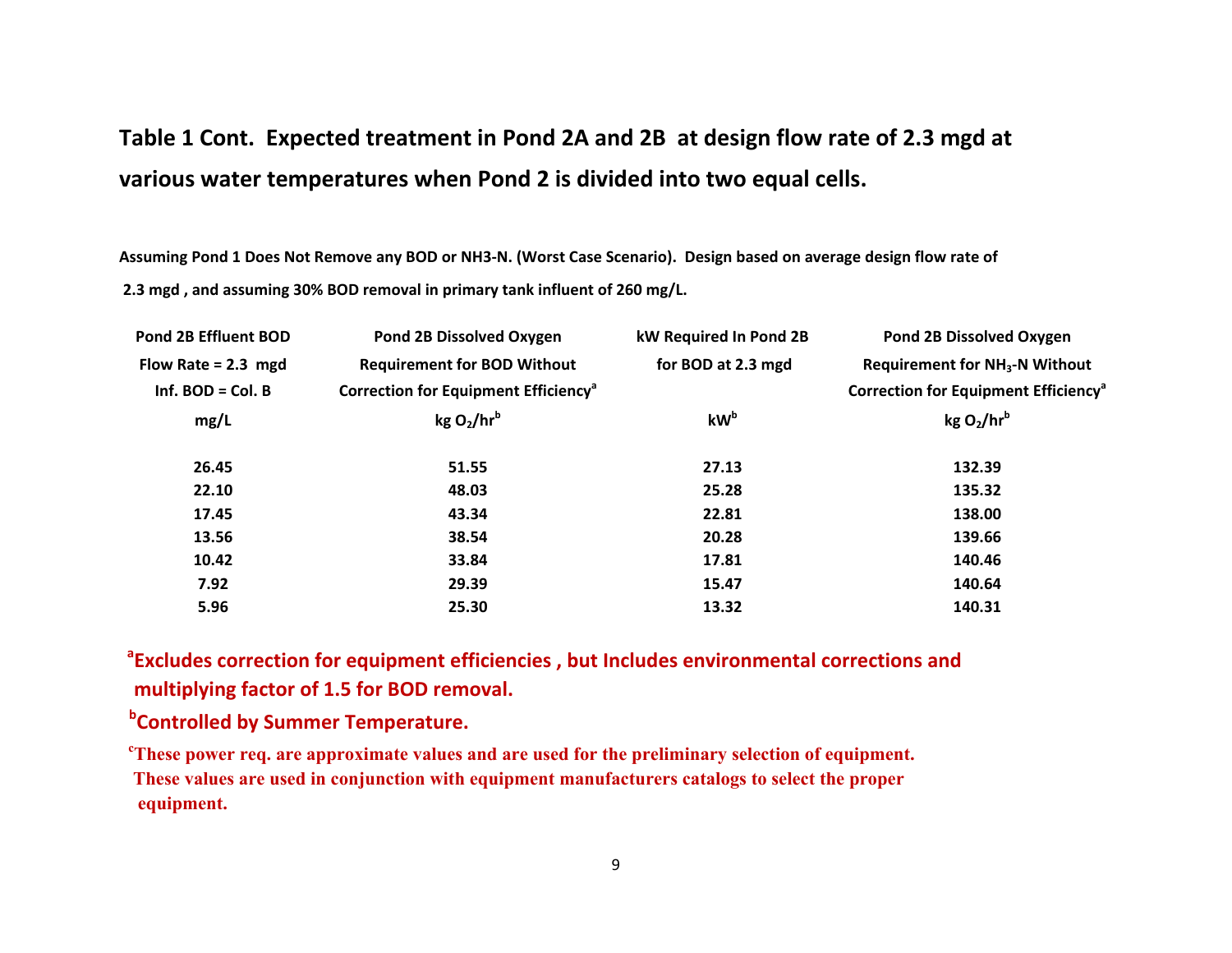# **Table 1 Cont. Expected treatment in Pond 2A and 2B at design flow rate of 2.3 mgd at various water temperatures when Pond 2 is divided into two equal cells.**

**Assuming Pond 1 Does Not Remove any BOD or NH3-N. (Worst Case Scenario). Design based on average design flow rate of 2.3 mgd , and assuming 30% BOD removal in primary tank influent of 260 mg/L.** 

| kW Required In Pond 2B | <b>Total Oxygen Demand</b> | <b>Total kW Required</b> | <b>Total hp Required</b><br>for Pond 2 |  |
|------------------------|----------------------------|--------------------------|----------------------------------------|--|
| for NH3-N at 2.3 mgd   | for Pond 2B                | for Pond 2               |                                        |  |
|                        | Flow rate = $2.3$ mgd      | Flow Rate = $2.3$ mgd    | Flow Rate = $2.3$ mgd                  |  |
| kWb                    | kg O2/hrb                  | kWb                      | hpb                                    |  |
| 69.68                  | 337.5                      | 177.63                   | 238.20                                 |  |
| 71.22                  | 340.3                      | 179.11                   | 240.19                                 |  |
| 72.63                  | 341.4                      | 179.68                   | 240.95                                 |  |
| 73.50                  | 340.18                     | 179.03                   | 240.08                                 |  |
| 73.93                  | 337.22                     | 177.49                   | 238.01                                 |  |
| 74.02                  | 333.15                     | 175.34                   | 235.13                                 |  |
| 73.65                  | 328.35                     | 172.62                   | 231.48                                 |  |
|                        |                            |                          |                                        |  |

 **aExcludes correction for equipment efficiencies , but Includes environmental corrections and multiplying factor of 1.5 for BOD removal.** 

 **bControlled by Summer Temperature.** 

 **cThese power req. are approximate values and are used for the preliminary selection of equipment. These values are used in conjunction with equipment manufacturers catalogs to select the proper equipment.**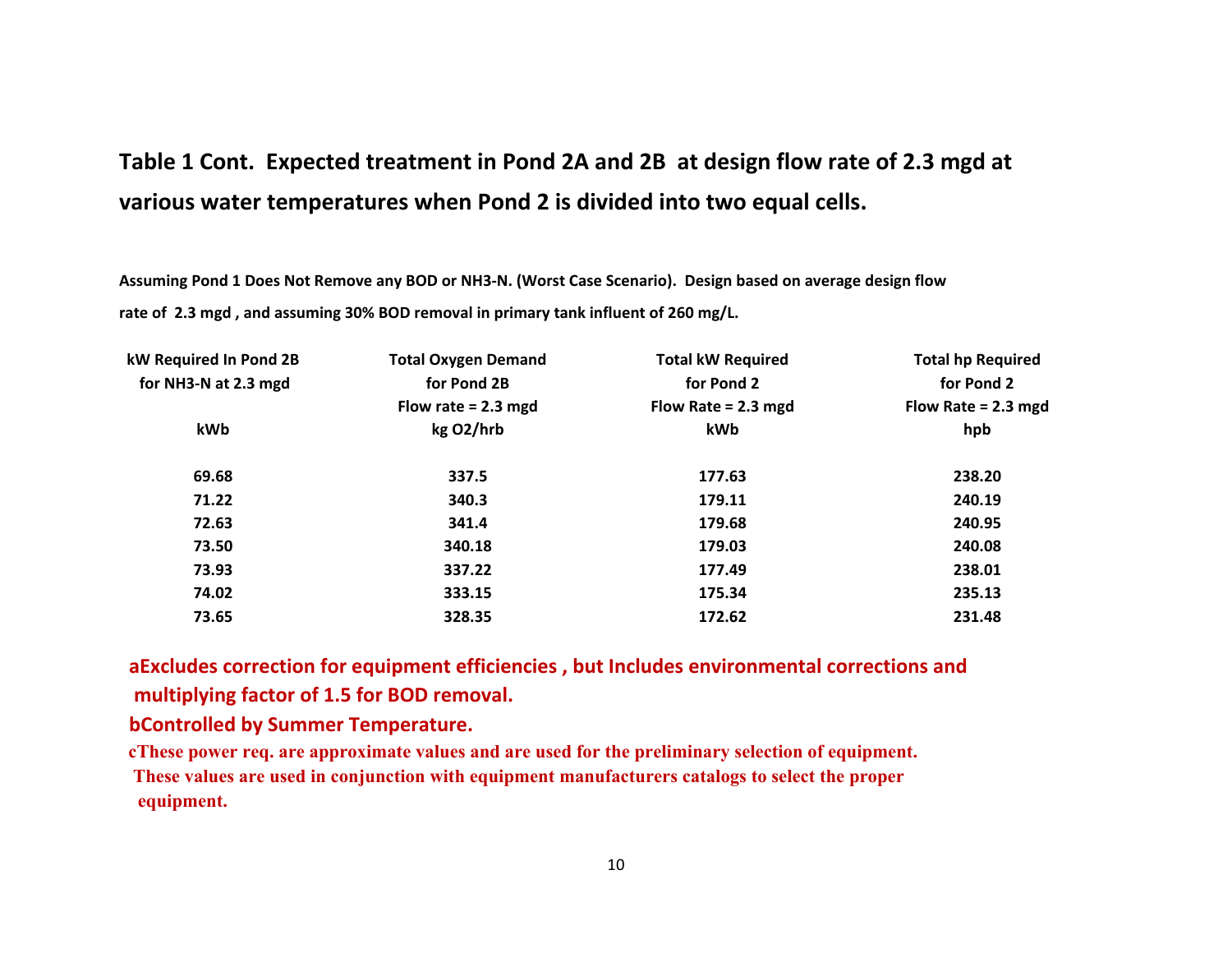# **Table 2. Alkalinity in the wastewater is consumed during the process; therefore, must calculate needed alkalinity for 2.3 mgd.**

| Flow rate $=$                                                                                  | 8706.5 | $m^3/d$                          |
|------------------------------------------------------------------------------------------------|--------|----------------------------------|
| <b>Influent Alkalinity</b>                                                                     | 60     | mg/L                             |
| <b>Influent Total Nitrogen =</b>                                                               | 55.2   | mg/L                             |
| <b>Assumed conversion =</b>                                                                    | 0.96   |                                  |
| $NO3 = TN - Ne$                                                                                | 53.0   | mg/L                             |
| <b>Influent Alkalinity</b>                                                                     | 60     | mg/L                             |
| Alk. used for nitrif. = $(7.14 \text{ g } \text{CaCO}_3/\text{gNH}_4\text{-N})(N\text{O}_x)$ = | 378    | $mg/L$ used as CaCO <sub>3</sub> |
| Alkalinity Residual needed to maintain pH at 7 =                                               | 80     | $mg/L$ as CaCO <sub>3</sub>      |
| Alk to maintain pH at approx. 7 = Alk Used + Residual Alk. to maintain pH 7 - Inf. Alk         | 398.4  | $mg/L$ as CaCO <sub>3</sub>      |
|                                                                                                |        |                                  |

**Alkalinity Needed = 3468 kg/d as CaCO3**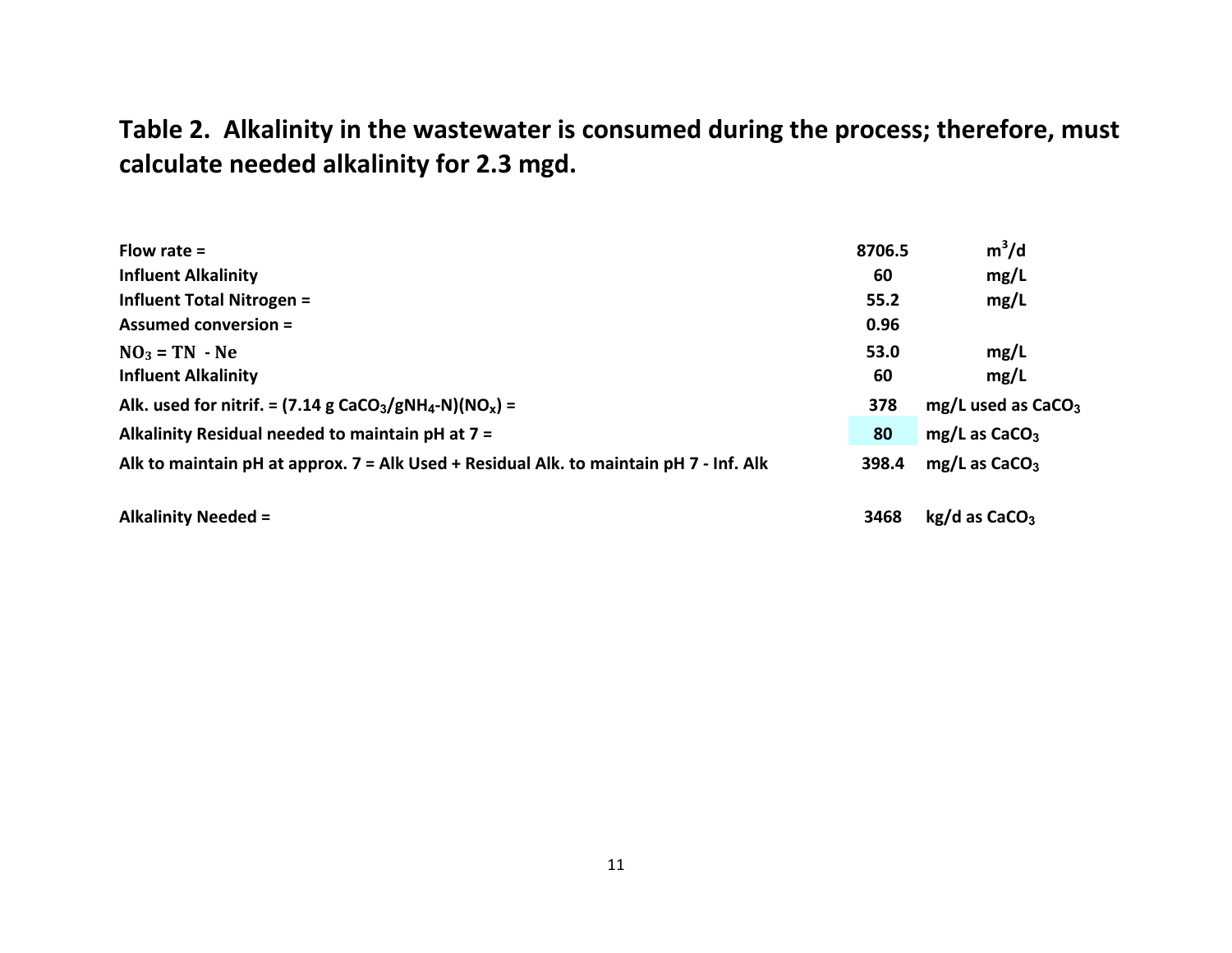# **Table 3. Expected treatment in Ponds 2A and 2B at Various Temperatures and 4.6 mgd.**

| Water<br><b>Temperature</b> | <b>Pond 2A Effluent</b><br><b>BOD</b> | Pond 2A                     | <b>Pond 2B Effluent BOD</b>              | Pond 2B              | <b>Pond 2B Dissolved Oxygen</b>         |
|-----------------------------|---------------------------------------|-----------------------------|------------------------------------------|----------------------|-----------------------------------------|
| <b>Degrees Celsius</b>      | Flow Rate =4.6 mgd                    | kg O2/hr<br><b>Required</b> | Flow Rate = $4.6$ mgd<br>Inf. $BOD = 2A$ | kg O2/hr<br>Required | <b>Requirement for NH<sub>3</sub>-N</b> |
|                             | Inf. BOD = $91 \text{ mg/L}$          | at                          | <b>Effluent</b>                          | at                   | Influent = $27.6$ mg/L                  |
|                             | mg/L                                  | 4.6 mgd                     | mg/L                                     | 4.6 mgd              | kgO <sub>2</sub> /hr                    |
| 6                           | 50.23                                 | 153.55                      | 27.73                                    | 74.65                | 122.04                                  |
| 8                           | 48.63                                 | 155.35                      | 25.99                                    | 73.03                | 123.47                                  |
| 10                          | 47.03                                 | 156.95                      | 24.30                                    | 71.24                | 124.74                                  |
| 15                          | 43.01                                 | 160.06                      | 20.33                                    | 66.20                | 127.21                                  |
| 20                          | 39.03                                 | 161.98                      | 16.74                                    | 60.55                | 128.74                                  |
| 25                          | 35.14                                 | 162.92                      | 13.57                                    | 54.61                | 129.49                                  |
| 30                          | 31.41                                 | 163.12                      | 10.84                                    | 48.64                | 129.65                                  |
| 35                          | 27.88                                 | 162.74                      | 8.54                                     | 42.85                | 129.35                                  |